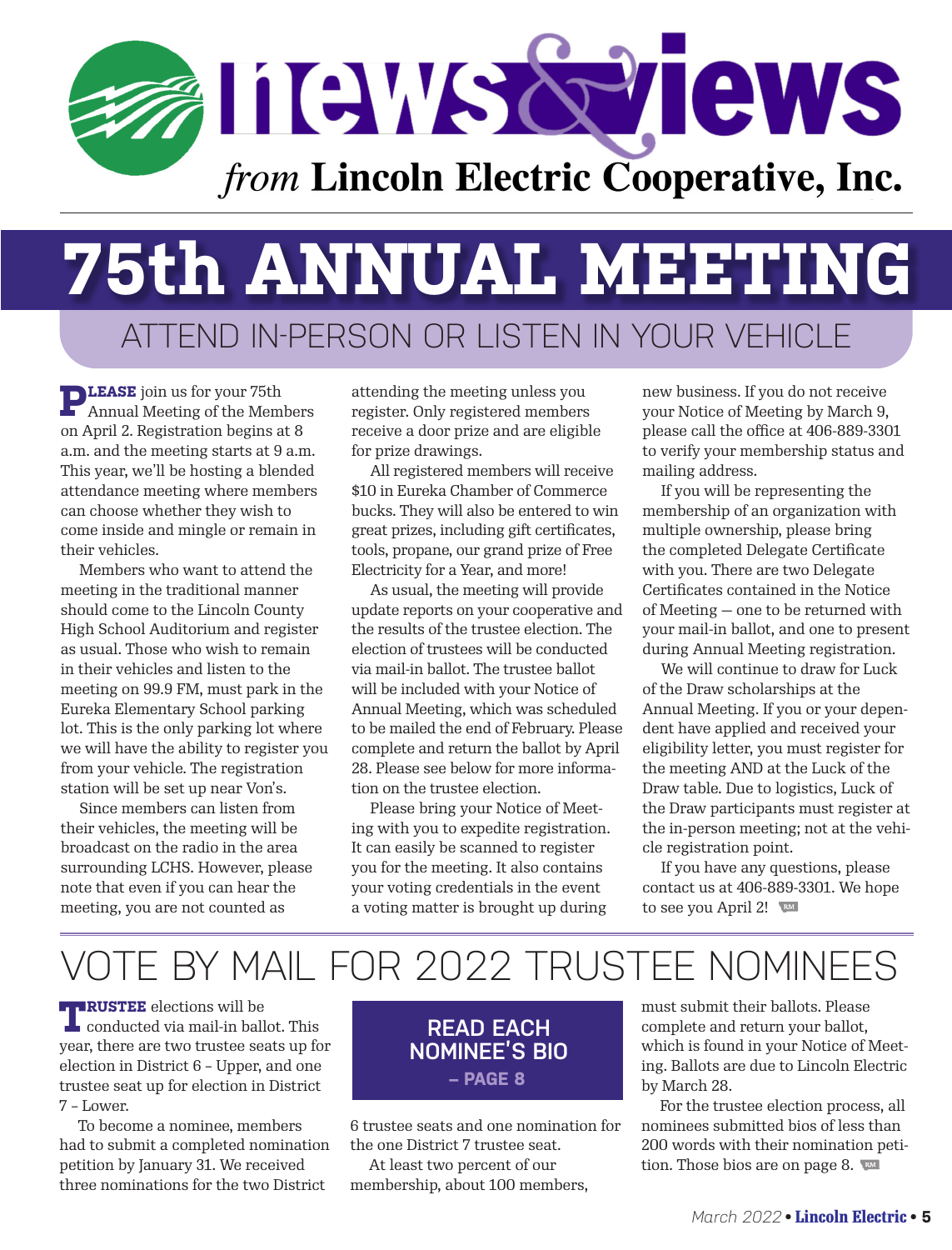# LEC's Annual Meeting is April 2

**SEVENTY-FIVE** years is a long<br>time. I remember when I was Cub Scout and the Boy Scouts of America (BSA) was celebrating its 75th year. Every Cub Scout in our pack and Boy Scout in the troop received a special sticker celebrating the BSA and their "Diamond Jubilee." I had just won the pinewood derby as a Webelos scout, and I was so proud of my accomplishments, including being a Cub Scout, that I plastered the sticker to my first-place pinewood derby trophy.



**Manager's Notes by Telly Stanger**

On April 2, LEC will hold its 75th Annual Meeting of the members. While I can't promise a custom sticker for your attendance, I would remind you of some important reasons for attending the LEC Annual Meeting. The Annual Meeting is a key component of what differentiates you as a member-owner from other utilities' customers.

As a member, you have the opportunity to participate in the democratic control of the cooperative by being involved in the election process of trustees. With nine trustees currently on the board, LEC has three seats open for election each year. By submitting your mail-in ballot, you can be involved in electing the trustees for these open seats. Ballots are mailed out with your Notice of Meeting, and those elected will be announced at the meeting.

At the annual meeting, LEC will also distribute monies to local youth in the form of Luck of the Draw scholarships. The Luck of the Draw program provides continuing education funds to local students. Scholarship winners are drawn

from all eligible applicants, which is a unique approach as it gives all applicants an equal chance of winning. It's also different from most scholarship programs because it allows the monies to be used not just at traditional colleges and universities, but also at accredited trade and vocational institutions. The details of participation are on the LEC website.

LEC will retire more than \$360,000 in estimated capital credits in 2022. Capital credits were retired from 2004 and 2020, and the checks will be mailed out in the month of April. You can find more information in the capital credits article on the next page.

LEC will conduct a member survey this year to determine interest in future programs. Some of these survey points are electric vehicles, community solar, battery storage and other technologies. The results of this survey will help LEC plan for growth and future programs to offer to the LEC membership. Each member is encouraged to participate in the survey, which is available online now. A paper version is available at the LEC office, and will also be available to take at the annual meeting. When you participate, your name is entered into a drawing for bill credits of \$200, \$300 and \$500. We encourage you to take this survey to help us plan for the future.

LEC had another great year in 2021, and we want to share our successes with you at the 75th Annual Meeting. The meeting will have two options for those who would like attend. You can attend in-person at the LCHS auditorium, or you can listen to the meeting on the radio in the elementary school parking lot. All registered attendees will be eligible for prize drawings throughout the meeting and

#### *Continued next page*

#### LINCOLN ELECTRIC COOPERATIVE, INC.

#### **CONTACT**

1-406-889-3301 info@lincolnelectric.coop www.lincolnelectric.coop Secure Payments: 1-833-890-6258

ALWAYS REPORT OUTAGES TO: 1-406-889-3301

**OFFICE** 312 Osloski Road PO BOX 628 Eureka, Montana 59917

OFFICE HOURS Monday - Thursday 7:00 AM - 5:30 PM

#### **6 • Lincoln Electric •** *March 2022* **6 • Lincoln**  *March*

#### BOARD OF TRUSTEES

**Tina Taurman President Marianne Roose** Vice President **Myra Appel** Secretary-Treasurer

**Becky Evins Michael Garner Joel Graves Sandi Mason Rick Peterson Ethel White**

**Telly Stanger** General Manager **Lincoln Electric's Board of Trustees holds regular monthly meetings at the boardroom in the cooperative office. These are typically scheduled on the third Monday of each month at 6 p.m. Members are encouraged to attend. If you have any items of interest, please contact the general manager prior to the meeting.**

> NEXT MEETING DATE: Monday, March 21, 2022



HAVE A STORY SUGGESTION? Send your ideas to: memberservices@lincolnelectric.coop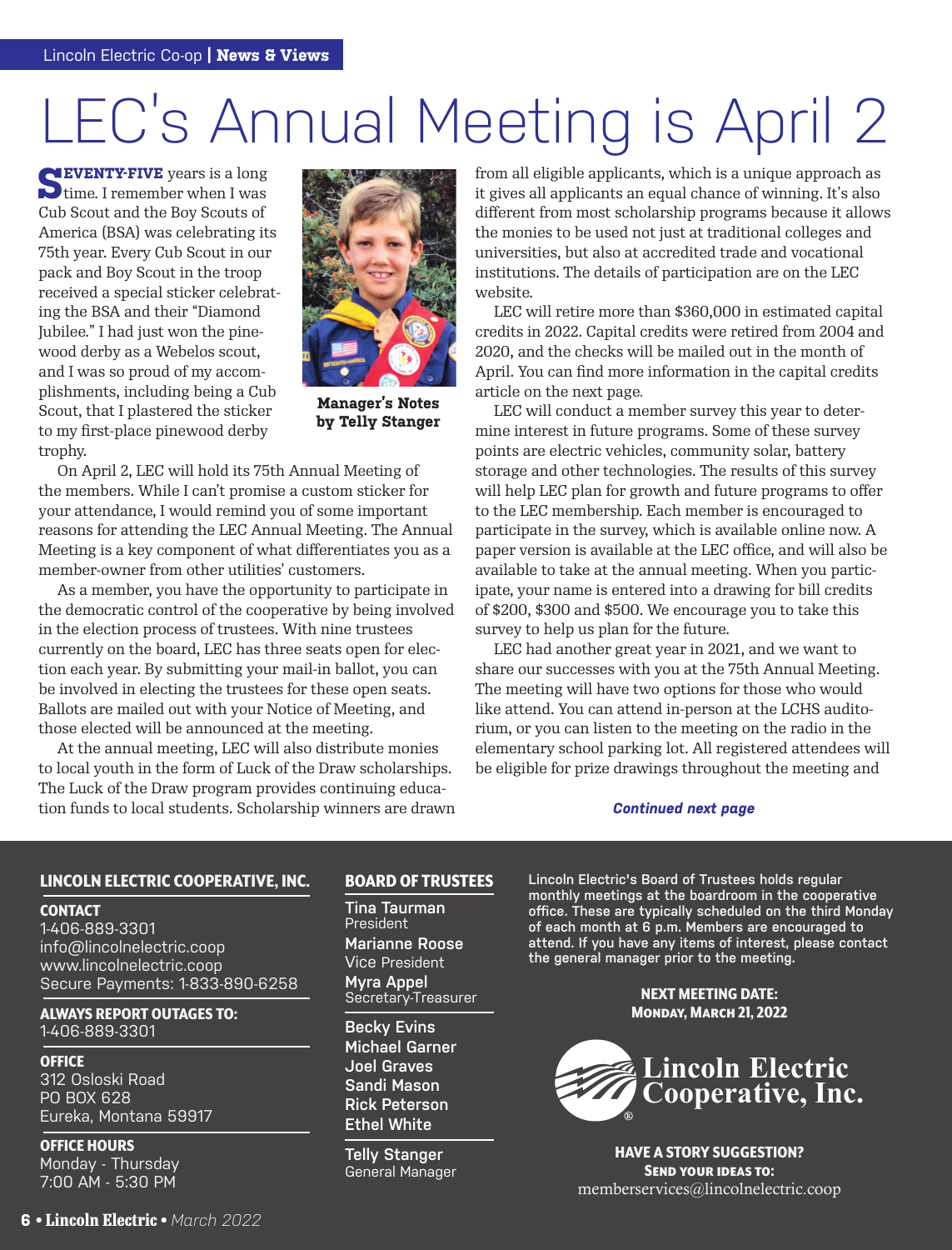| <b>FINANCIAL</b><br><b>OVERVIEW</b>                     | <b>YEAR TO DATE</b><br><b>DEC. 2021</b> | <b>YEAR TO DATE</b><br><b>DEC. 2020</b> |
|---------------------------------------------------------|-----------------------------------------|-----------------------------------------|
| kWh SALES                                               | 121,464,964                             | 114,245,272                             |
| <b>REVENUE</b>                                          | \$12,143,061                            | \$11,773,877                            |
| <b>COST OF POWER</b>                                    | \$5,420,218                             | \$5,135,064                             |
| <b>OPERATING EXPENSE</b>                                | \$3,795,380                             | \$3,541,267                             |
| <b>MARGINS</b>                                          | \$1,534,759                             | \$1,650,714                             |
| <b>NUMBER OF MEMBERS</b>                                | 4,968                                   | 4.811                                   |
| <b>NUMBER OF METERS</b>                                 | 6,374                                   | 6,196                                   |
| <b>MILES OF LINE</b>                                    | 992                                     | 981                                     |
| <b>TOTAL UTILITY PLANT</b>                              | \$36,328,757                            | \$34,623,651                            |
| <b>MEMBER EQUITY</b>                                    | \$12,059,068                            | \$10,951,384                            |
| <b>DECEMBER AVERAGE</b><br><b>RESIDENTIAL USE (KWH)</b> | 2.323                                   | 1.958                                   |
| <b>DECEMBER AVERAGE</b><br><b>RESIDENTIAL BILLING</b>   | S149.84                                 | \$173.81                                |

#### **BUSINESS AND BOARDROOM BRIEFS**

**The regular meeting of the board of trustees was conducted on January 17, 2022. A quorum of trustees was present and the board took the following action:**

• Approved a Revolving Loan Fund application.

- Authorized a capital credit retirement of 3 percent of the total outstanding patronage capital using a 50/50 LIFO/FIFO blended method.
- Approved a donation of \$2,000 to the Creative Arts Center.
- Authorized various trustees to attend the Boston CFC Forum.

*Continued from previous page*

all registered attendees will receive Eureka Area Chamber of Commerce bucks to support local businesses. Please read the feature article for more information on attending the Annual Meeting.

Seventy-five years is a long time. I hope you will attend the 75th Annual Meeting of the members of Lincoln Electric Cooperative on April 2nd. It's also my hope you will find pride in being a member of an electric cooperative. We plan to make it a great meeting, and look forward to 75 more great years serving you.

*Telly*



*Drawing held at Lincoln Electric's Annual Meeting on Saturday, April 2, 2022 at the LCHS Auditorium in Eureka*

## LEC retiring \$361,000 in capital credits

**DID** you know as a member of Lincoln Electric Cooperative, you get certain benefits? One of the primary benefits of membership is receiving capital credits.

LEC is a cooperative, which is a non-profit organization. Instead of profits, we have margins. Margins are any revenue we have in excess of our expenses each year. The total yearly margins are allocated to all members who were billed during the year.

Allocations are based on the dollar amount each member contributed during the year by paying their electric bill. For example, if you contributed one percent of our total yearly revenue, you would be allocated one percent of the total margins for that year.

For the 42nd consecutive year, your Board of Trustees approved the retirement of capital credits. They authorized for approximately three percent of our total member equity to be retired this year.

This amounts to more than \$361,000\* in capital credits returned in 2022 to our current and former members. Capital credit checks will be issued to members who contributed to margins in 2004 and/or 2020.

The board elected to retire capital credits as a 50/50 split between the oldest and newest contributions. This helps to benefit more members and ensure that even newer members better understand the power of cooperatives.

If you were an active LEC member in 2004 and/or 2020, you may have a check mailed in April. Please note that checks are only written for capital credits of \$10 or more. If yours is less than that amount, it will be refunded to you once your retired capital credit balance exceeds \$10.

Since our incorporation in 1948, LEC has returned more than \$13.4 million to members in capital credits.

| <b>YEAR</b> | <b>CAPITAL CREDIT</b><br><b>RETIREMENTS</b> |
|-------------|---------------------------------------------|
| 2000        | \$332,867                                   |
| 2001        | \$324,761                                   |
| 2002        | \$326,021                                   |
| 2003        | \$342,046                                   |
| 2004        | \$330,967                                   |
| 2005        | \$354,314                                   |
| 2006        | \$303,888                                   |
| 2007        | \$296,597                                   |
| 2008        | \$307,955                                   |
| 2009        | \$317,322                                   |
| 2010        | \$356,790                                   |
| 2011        | \$364,785                                   |
| 2012        | \$397,931                                   |
| 2013        | \$411,498                                   |
| 2014        | \$443,809                                   |
| 2015        | \$437,149                                   |
| 2016        | \$445,839                                   |
| 2017        | \$472,687                                   |
| 2018        | \$513,070                                   |
| 2019        | \$465,666                                   |
| 2020        | \$563,523                                   |
| 2021        | \$360,508                                   |
| 2022        | \$361,772*                                  |
|             | *ESTIMATED AMOUNT                           |
|             | <b>TOTAL SINCE 1975: \$13,467,506</b>       |